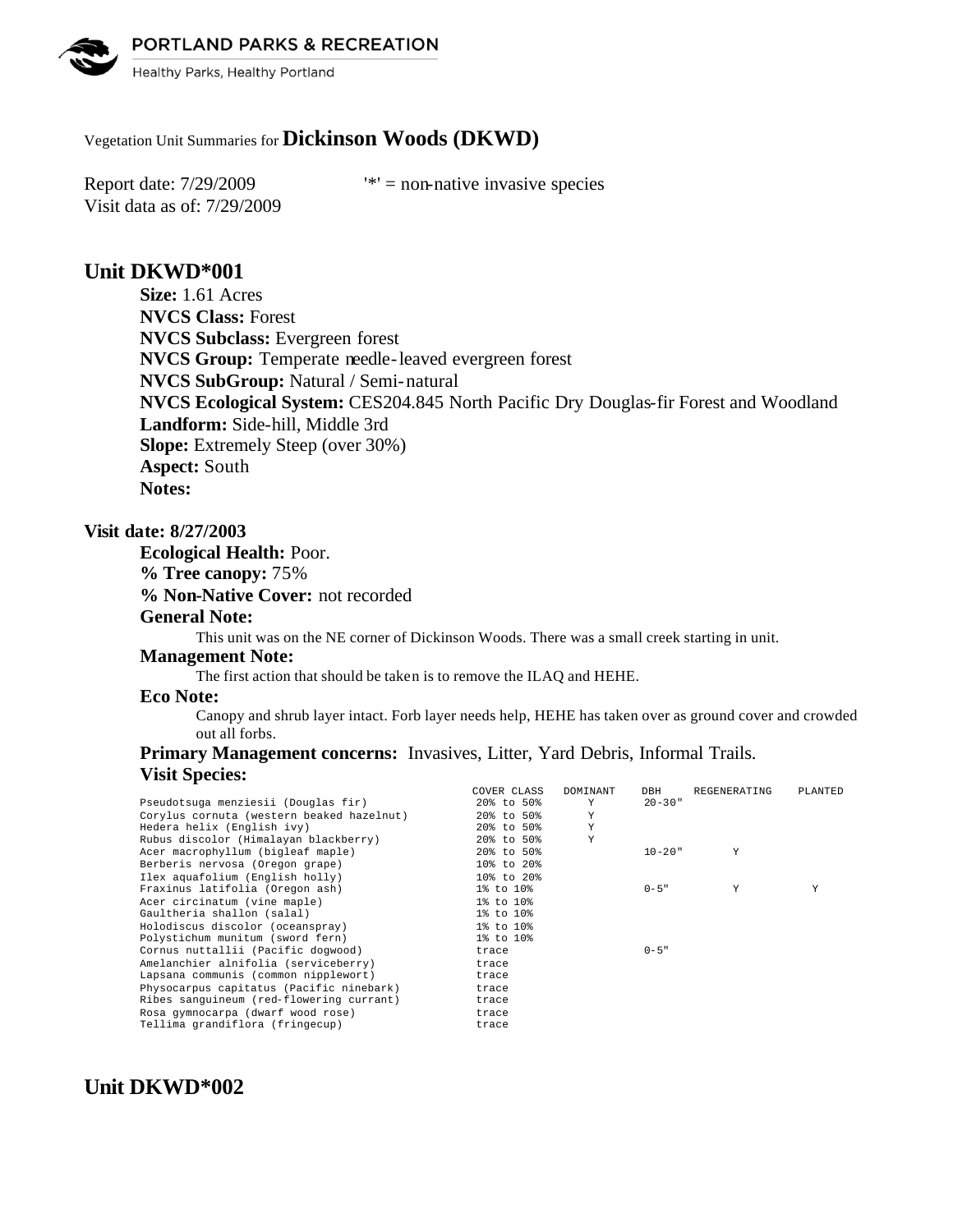**Size:** 2.99 Acres **NVCS Class:** Woodland **NVCS Subclass:** Deciduous woodland **NVCS Group:** Cold-deciduous woodland **NVCS SubGroup:** Natural / Semi-natural **NVCS Ecological System:** CES204.846 North Pacific Broadleaf Mesic Seral Forest **Landform:** Side-hill, Middle 3rd **Slope:** Steep (20 to 30%) **Aspect:** Southwest **Notes:** 

## **Visit date: 8/27/2003**

#### **Ecological Health:** Fair.

#### **% Tree canopy:** 40%

#### **% Non-Native Cover:** not recorded

#### **General Note:**

Unit DKWD 002 is a current restoration project, that seems to be healthy and functioning. The I-5 freeway runs along edge of unit.

## **Management Note:**

Control invasives and continue to manage restoration plantings. Check out outfall pipe near end of 53rd Ave.

#### **Eco Note:**

Unit looked healthy. Unit could have been logged 20-30years ago, it looks like only the PSME was taken out.

# **Primary Management concerns:** Invasives, Domestic Animals, Litter, Large Refuse, Utility Infrastructure, Informal Trails.

# **Visit Species:**

|                                                | COVER CLASS | DOMINANT | DBH         | REGENERATING | PLANTED |
|------------------------------------------------|-------------|----------|-------------|--------------|---------|
| Acer macrophyllum (bigleaf maple)              | 20% to 50%  | Y        | $10 - 20$ " | Y            |         |
| Acer circinatum (vine maple)                   | 10% to 20%  | Y        |             |              |         |
| Oemleria cerasiformis (Indian-plum)            | 10% to 20%  | Y        |             |              |         |
| Hedera helix (English ivv)                     | 10% to 20%  |          |             |              |         |
| Rubus discolor (Himalayan blackberry)          | 10% to 20%  |          |             |              |         |
| Pseudotsuga menziesii (Douglas fir)            | 1% to 10%   |          | $20 - 30$ " | Y            | Υ       |
| Abies grandis (grand fir)                      | 1% to 10%   |          | $0 - 5$ "   |              | Y       |
| Fraxinus latifolia (Oregon ash)                | 1% to 10%   |          | $0 - 5$ "   | Y            |         |
| Thuja plicata (western red cedar)              | 1% to 10%   |          | $0 - 5$ "   |              | Y       |
| Corylus cornuta (western beaked hazelnut)      | 1% to 10%   |          |             |              |         |
| Holodiscus discolor (oceanspray)               | 1% to 10%   |          |             |              |         |
| Ilex aquafolium (English holly)                | 1% to 10%   |          |             |              |         |
| Polystichum munitum (sword fern)               | 1% to 10%   |          |             |              |         |
| Pteridium aquilinum (bracken fern)             | 1% to 10%   |          |             |              |         |
| Rubus parviflorus (thimbleberry)               | 1% to 10%   |          |             |              |         |
| Sambucus mexicana (blue elderberry)            | 1% to 10%   |          |             |              |         |
| Vancouveria hexandra (white inside-out-flower) | 1% to 10%   |          |             |              |         |
| Epilobium angustifolium (fireweed)             | trace       |          |             |              |         |

## **Unit DKWD\*005**

Forest

**Size:** 1.57 Acres **NVCS Class:** Forest **NVCS Subclass:** Mixed evergreen-deciduous forest **NVCS Group:** Mixed needle-leaved evergreen - cold-deciduous forest **NVCS SubGroup:** Natural / Semi-natural **NVCS Ecological System:** CES204.844 Oregonian-Vancouverian Maritime Western Hemlock

**Landform:** Side-hill, Middle 3rd **Slope:** Gentle (10 to 20%)